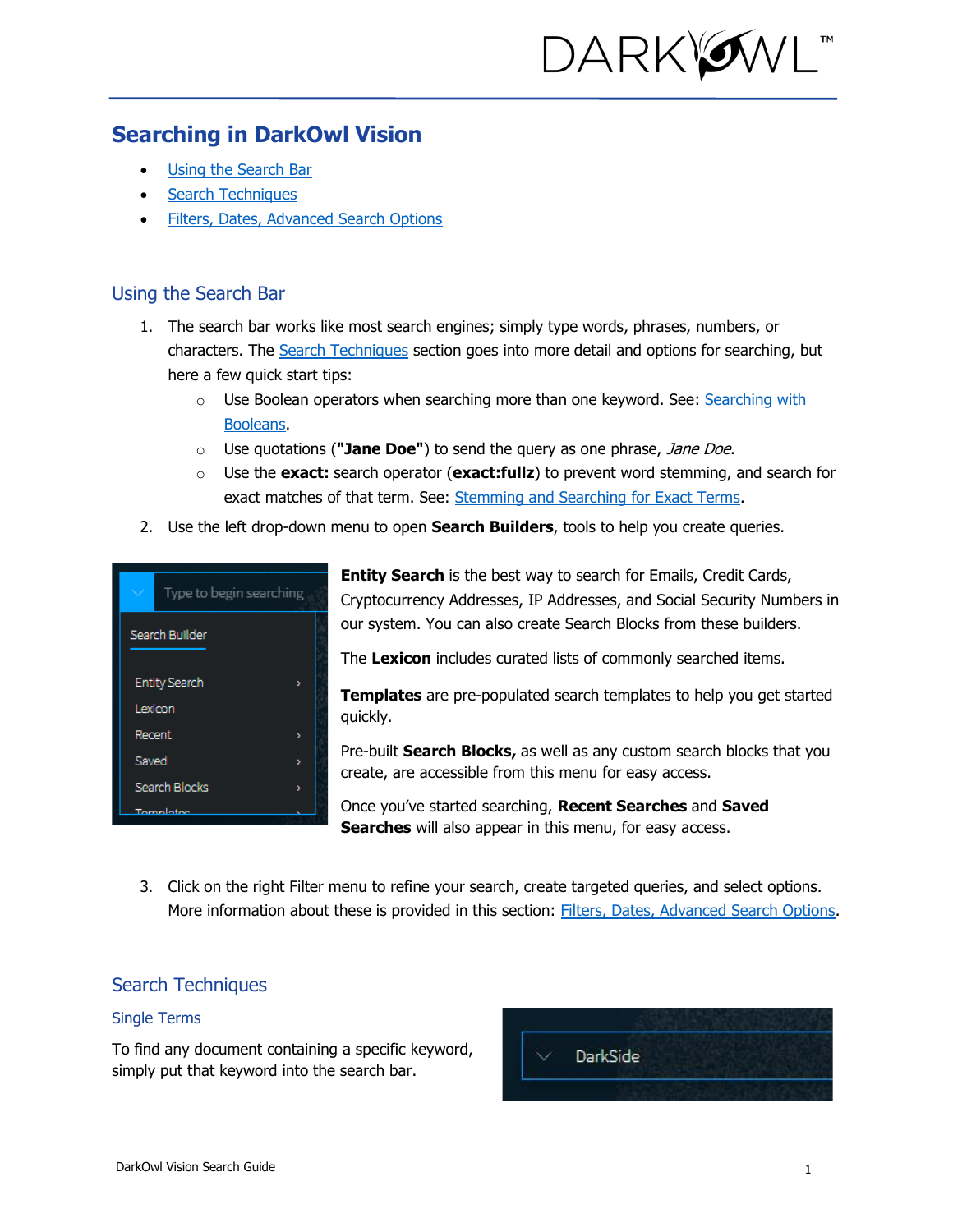

#### Phrase Searching

To find two or more keywords in a specific order, place the keywords within double quotes:

#### • **"AES 256"**

Without the double quotes, the search would be sent as: AES OR 256. This search is an inclusive search and may return results that only include the term AES, that only include the term 256, that include both terms but not next to each other, and that include both terms next to each other.

#### <span id="page-1-0"></span>Boolean Searching

Use Boolean operators **AND, OR,** and **NOT** to specify inclusions, alternate terms, or exclusions. (You can substitute AND, OR, and NOT with **&&, ||,** and **!** respectively.) Keywords and field searches can be separated by any of the above in order to fine-tune your results.

- **drugs OR crime –** find documents with either 'drugs' or 'crime'
- **drugs AND crime –** find documents with both 'drugs' and 'crime'
- **DarkOwl AND (hack OR ddos OR 0day) –** find documents with DarkOwl and any one of three hacking keywords

Note: Boolean operators must be in all caps. If they aren't in all caps, DarkOwl Vision will consider the word "and", "or", etc as keywords.

#### Using Subqueries/Boolean Order of Operations

You can group together phrases to form subqueries, using parentheses ( ) to indicate each clause. This is especially important when both ANDs and ORs are used, to designate the correct order of operations for your subqueries.

- **DarkOwl AND (drugs OR crime)** find documents with DarkOwl and either drugs or crime
- **("AES-256" OR "AES 256") AND ("RSA-4096" OR "RSA 4096") –** find documents with one of AES-256 or AES 256 and one of RSA-4096 or RSA 4096

## <span id="page-1-1"></span>Stemming and Searching for Exact Terms

DarkOwl Vision supports a process called *stemming*, which tries to reduce a word to an approximation of its stem or root form. Usually, terms are stemmed to plural/singular versions or different tenses. This means that searching will return matches on related forms of a word, unless you specify otherwise, for instance:

• **Hack** may return **Hacked, Hacker, Hacking,** in addition to **Hack**

When you want to search for a specific term, including special characters and punctuation, use the **exact:** operator to prevent word stemming:

• **exact:hack –** will return only documents containing the word hack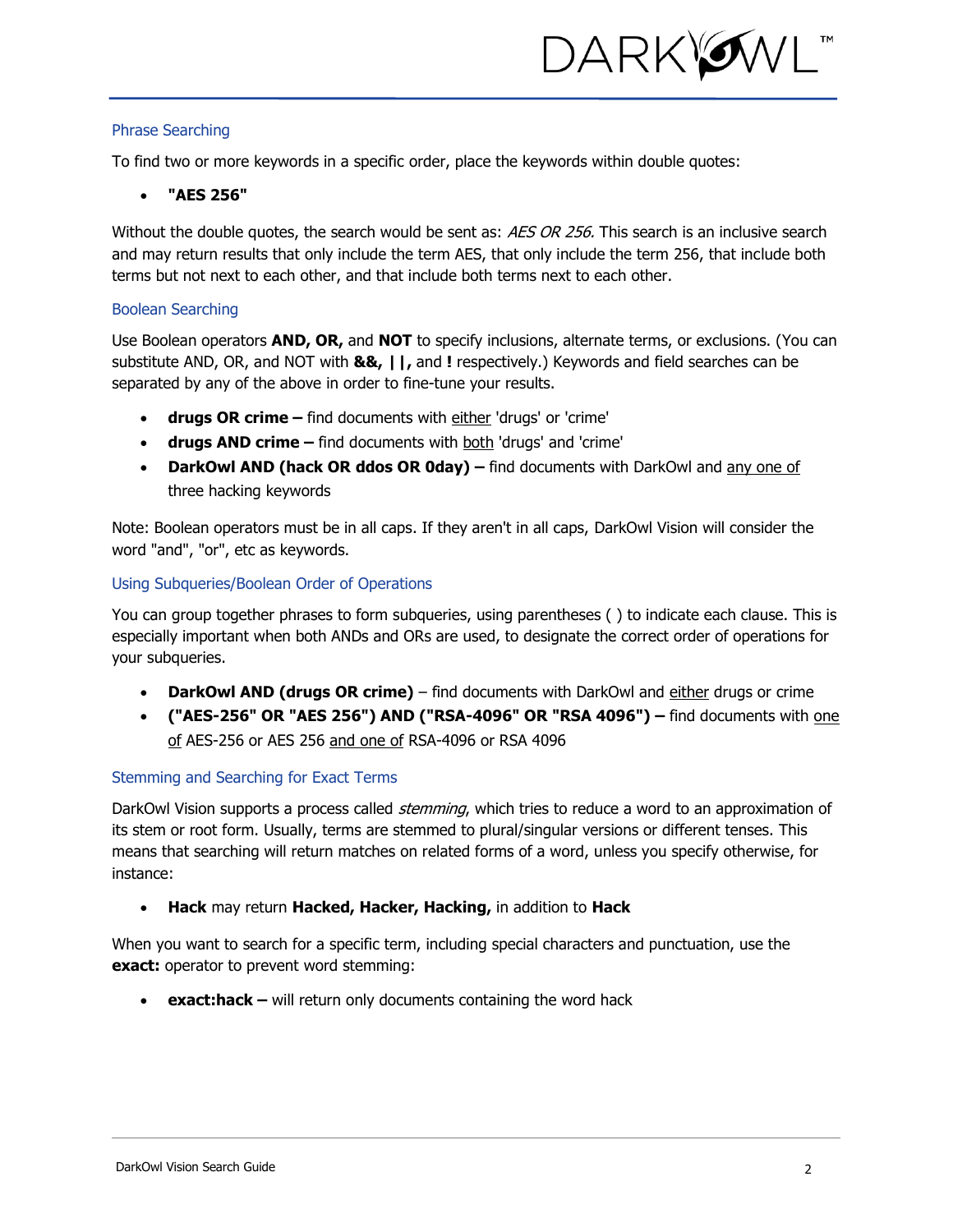

#### Excluding Items from a Search

Keywords can be excluded in multiple ways:

- Using the 'NOT' Boolean operator
- Prefacing the term with a hyphen
- Prefacing the term with an exclamation mark

For example, the three searches below are equivalent and will find documents that contain 'DarkOwl' but not 'drugs'. Note that when excluding a keyword via hyphen or exclamation mark, it must be placed directly before the keyword with no space in between.

- DarkOwl NOT drugs
- DarkOwl -drugs
- DarkOwl !drugs

You can also exclude values in other fields in the same way:

- DarkOwl NOT domain:drugs.onion
- DarkOwl -domain:drugs.onion
- DarkOwl !domain:drugs.onion

## Searching for Entities in the Search Bar

When searching for specific entities, such as an email address or credit card number, directly in the search bar, always use the designated search operator. The Search Builders (in the drop-down on the left-side of the search bar) are a shortcut and automatically convert your query to the correct syntax.

- email:first.last@company.com
- ccn:11111111111111111
- cryptocurrency:15ivMrk8VzaK9TEN85XYssVbU3Yd6tLzb9
- ipAddress:127.0.0.1\/24
- ssn:123-45-6789

When searching for multiple entities, use the search operator and a Boolean OR, as follows:

- email:(first.last@company.com OR last.first@company.com)
- ccn:(11111111111111111 OR 2222222222222222222)

## Searching for both Keywords and Entities in the Search Bar

When searching for both keywords and specific entities (such as an email address or credit card number) directly in the search bar, use the following format:

• ("First Last" OR Nickname) AND email:first.last@company.com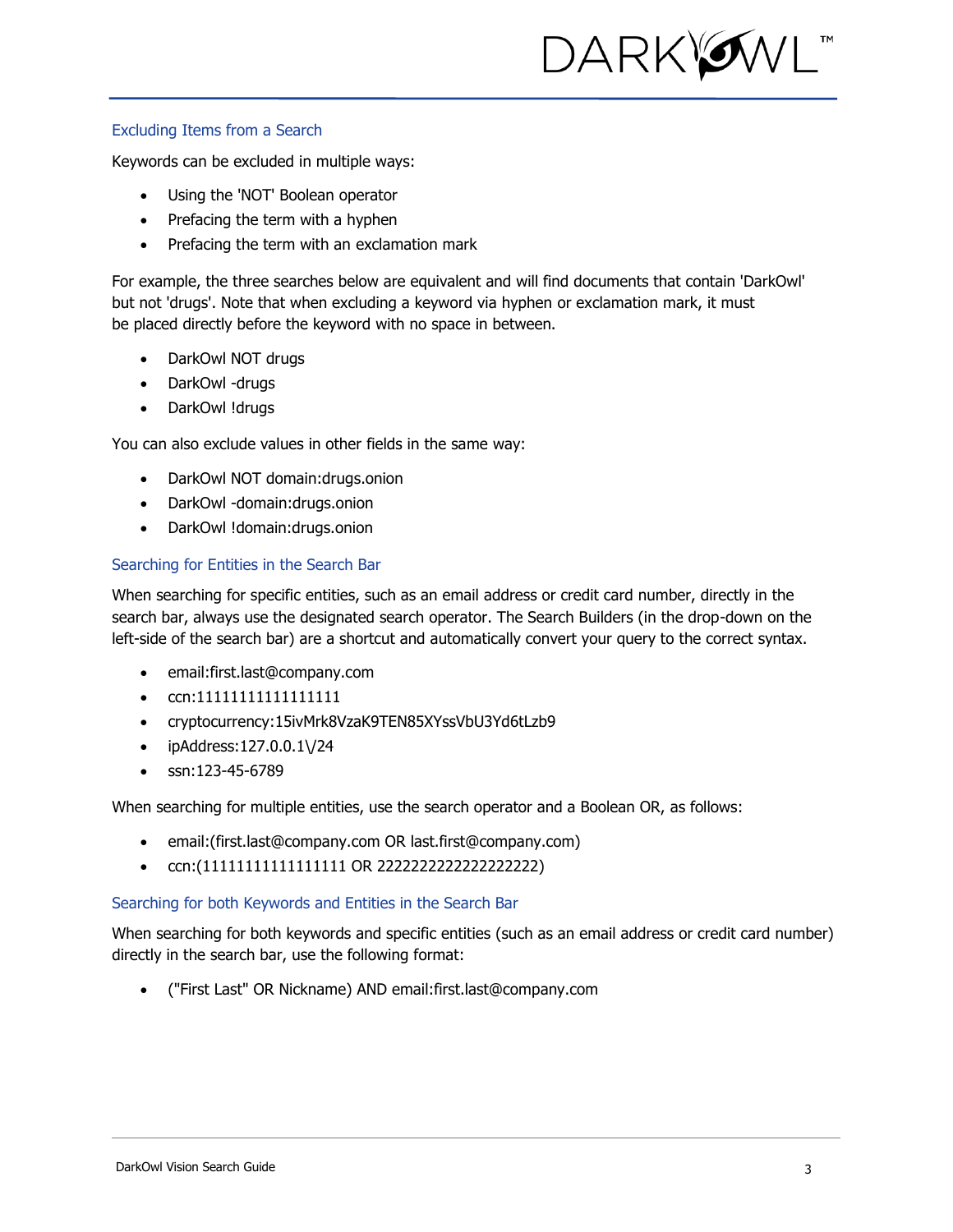

#### Using Wildcards

Wildcards (**\*** or **?**) are currently allowed in limited usage, in the middle or end of terms only. (**\***) is used to find zero or more unknown characters; (**?**) is used to find any one unknown character. Examples:

- **dar\*** will find "dar", "dart", "darkowl", "daredevil", etc
- **d?rk** will find "dark", "dork", "dirk", etc; will not find "drk" (however, **d\*rk** would)

DarkOwl Vision does not support *leading wildcards*. In other words, a search term cannot begin with either one of the wildcard characters.

#### Using Proximity Searches

You can find words in proximity to each other by using quotations and selecting a maximum distance allowed: **"password hack"~2**. We support a maximum distance of 9.

<span id="page-3-0"></span>Using Pattern Matching / Regular Expressions

Lucene-based regular expressions are allowed and should be wrapped by forward slashes (/). Not all functionality you may be familiar with may be supported. Additionally:

**These queries may time out**, particularly when searching for a high volume of unknown characters. Regex searching is computationally heavy and will result in slower, less performant searches.

To use a regular expression in Vision, place the expression between two forward slash characters:

• **/r[0-9a-zA-Z]{24,34}/** – to find results matching the pattern of a Ripple cryptocurrency address (which starts with 'r', then has anywhere between 24 to 34 alphanumeric characters)

Note: Not all regex functionality you may be used to is supported.

## Using Special Characters

The following characters are reserved:

## $+ - = 88$ || > <!( ) { } [ ] ^ " ~ \* ? : \ /

If any of the above characters are in a keyword or phrase being searched, you can escape the character with a backslash: \. For example, to search for mentions of a URL within a document, such as https://darkowl.com/darkint-blog, you must escape the colon, forward slashes, and hyphen, otherwise the search will return an error.

You can perform this search multiple ways:

- 1. Escaping the special characters: **https\:\/\/darkowl.com\/darkint-blog**
- 2. Putting the whole keyword in quotes: **"https://darkowl.com/darkint-blog"**

Without escaping the special characters, this search will be interpreted as:

- Searching within a field called 'https' (which doesn't exist) for:
	- $\circ$  An empty regular expression (// signifies the start and end of a regex with no content)
	- o The keyword 'darkowl.com'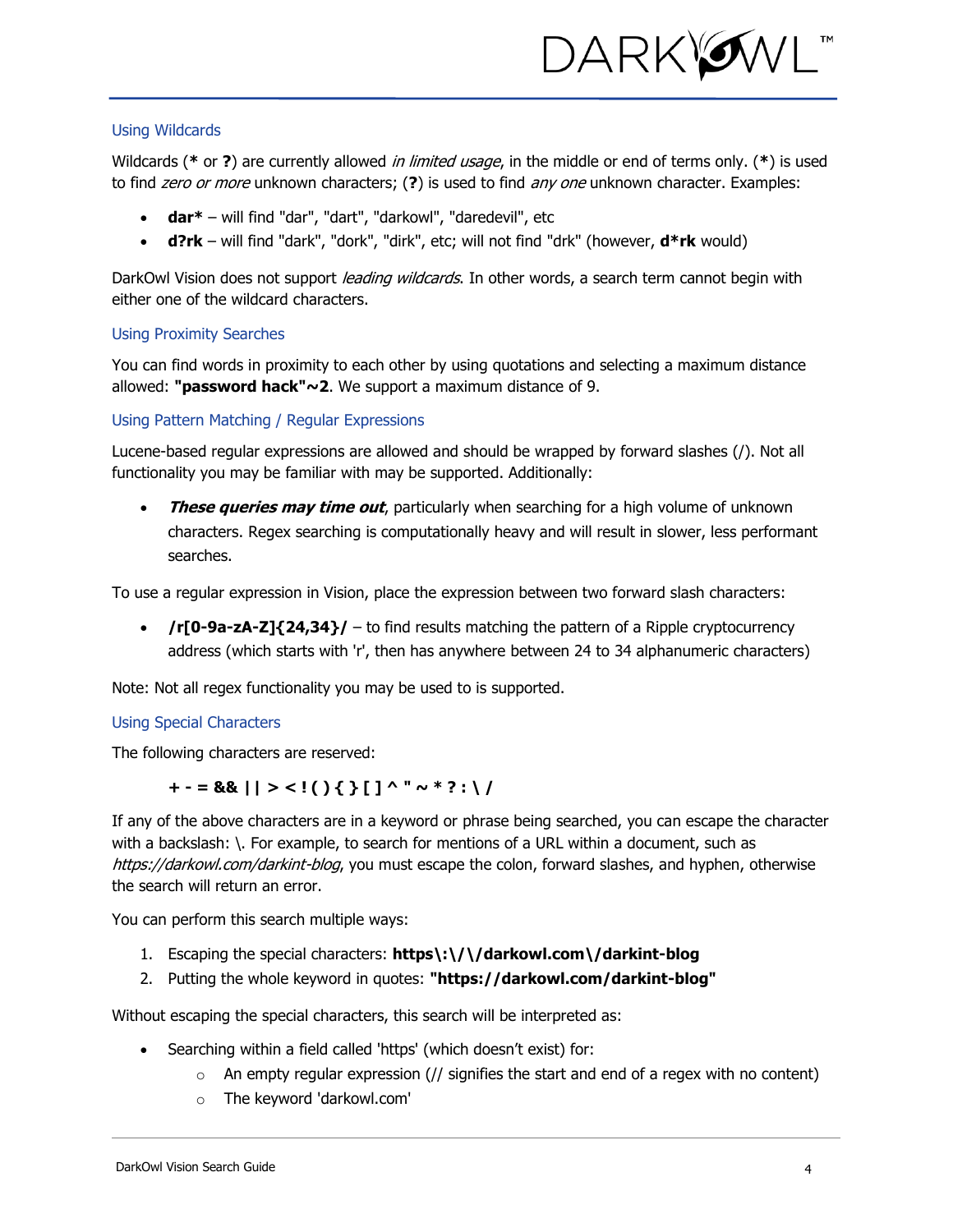

- o The start of a regular expression starting with 'darkint-blog'
- o No end to the regular expression (will return an error)

#### Field Searching (Search Operators for Metadata Searches)

Every search performed will look in one or more fields for the keyword(s) being searched. By default, the search bar will search both the 'title' and 'body' fields of documents. This means that results will be returned if the keywords you're looking for are found in either the body of the document or the title (or both). For example, a search of just **the word 'drugs' in the search bar** is equivalent to: **title:drugs OR body:drugs**.

Most searches will not require specifying a field name, since title and body are automatically searched. However, other metadata fields can be searched in addition to title and body, for example:

- **title:alphabay**
- **hackishness:1**
- **domain:drugs.onion**

The list of metadata fields is below. When searching within these fields, type the following search operators in the search bar, and then the query content:

- inUrl:
- contentType:
- headers.server:
- headers.last-modified:
- title: (to search within this field exclusively)
- domain:
- leak:
- network:
- hackishness:

Multiple values within the same field can be searched in a number of ways. The following examples are equivalent:

- **domain:(drugs.onion OR crime.onion)**
- **domain:drugs.onion OR domain:crime.onion**

You can also look for phrases within specific fields using double quotes:

### • **title:"Forum rules"**

Subqueries within fields are supported:

## • **title:(darkowl AND (drugs OR crime))**

Note: when searching using fields, there should not be a space after the ':' character.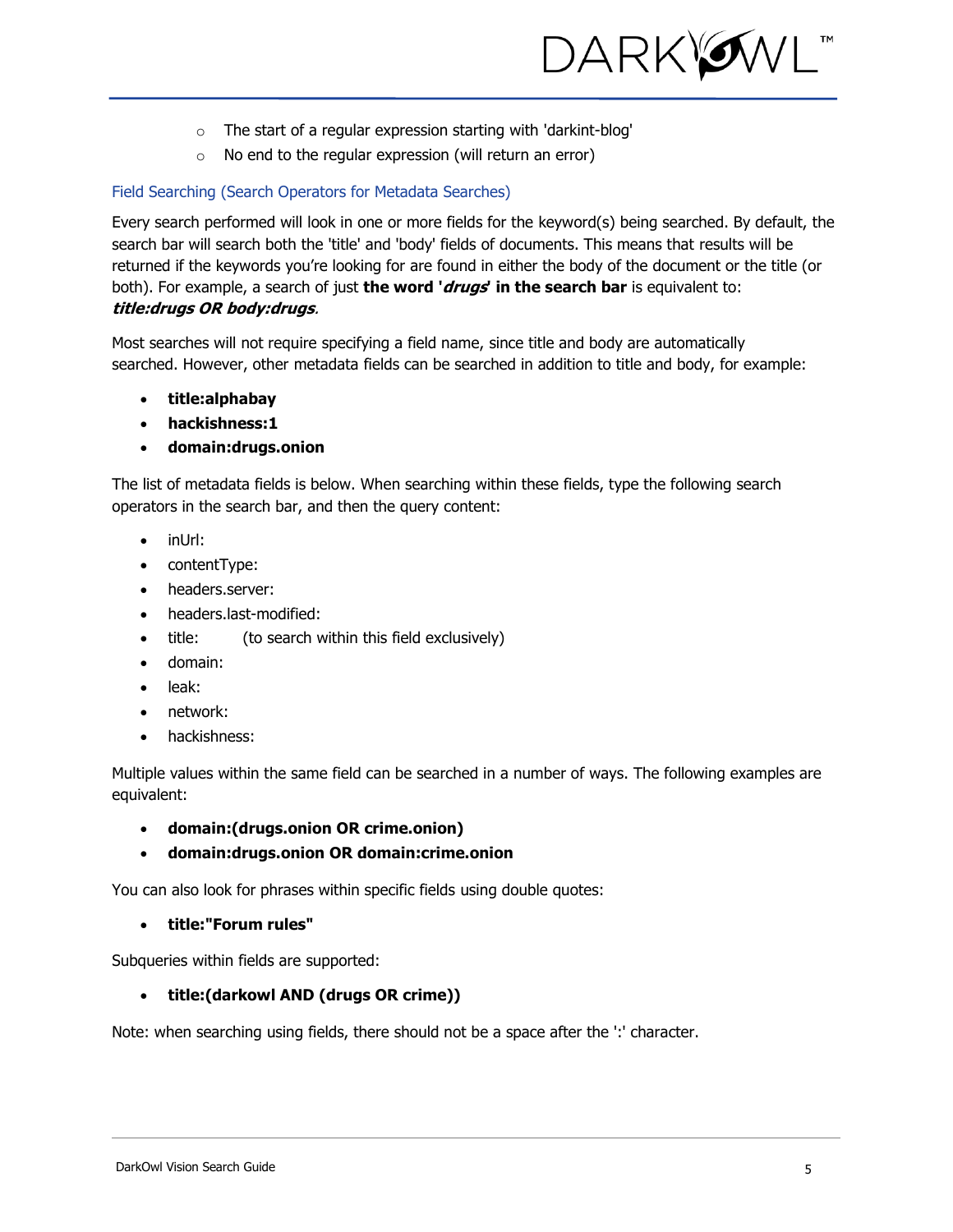

## Filters, Dates, and Advanced Search Options

Refine your search with various filter and date options; click on the Filters icon, on the right side of the search bar, to get started.

| Special Collection of the   |                   |
|-----------------------------|-------------------|
| Filter By<br>Dates Advanced |                   |
| Data Leaks                  | Hackishness       |
| Data Network                | <b>Has Entity</b> |
| Domains                     | Has Range         |
| Groups                      | Languages         |

#### Data Leaks

Filter to content from known breaches or other leak data, tagged by name in DarkOwl Vision. See the Lexicon for descriptions of the Data Leaks in this list. Type or scroll to find the desired Data Leak. **Click once to include, click twice to exclude.**

• For free text searching, type leak: leakname in the search bar, prefixing with - to exclude.

#### Data Network

Filter to content from a particular DarkOwl data collection network. Options include: Discord, FTP, I2P, IRC, Onion, OpenNIC, Telegram, Zeronet. **Click once to include, click twice to exclude.** More information: Data Networks.

For free text searching, type *network:networkname* in the search bar, prefixing with - to exclude.

#### **Domains**

Filter to content from one or more domains, or exclude a particular domain by typing a hyphen in front of the domain. Type only the domain portion (such as, **arch3rsecgjqcmjb.onion**; no need for the www or http:// prefix) in the filter box. Be sure to remove any trailing slashes or paths from the domain.

• For free text searching, type *domain: domain.com* in the search bar, prefixing with - to exclude.

#### **Groups**

Groups are combined filters that narrow your search to specific categories; **click to include**:

- Authenticated Sites: Filter to content from sites requiring credentials or other challenges.
- Blogs: Filter to content from sites identified as blogs.
- *Chans:* Filter to content from a curated set of chan/imageboard forums selected by our analysts.
- *Darknet:* Filter to content from the Tor, I2P, and Zeronet darknets.
- *Forums:* Filter to content from sites identified as forums.
- *Paste Sites:* Filter to content from a curated set of paste sites selected by our analysts.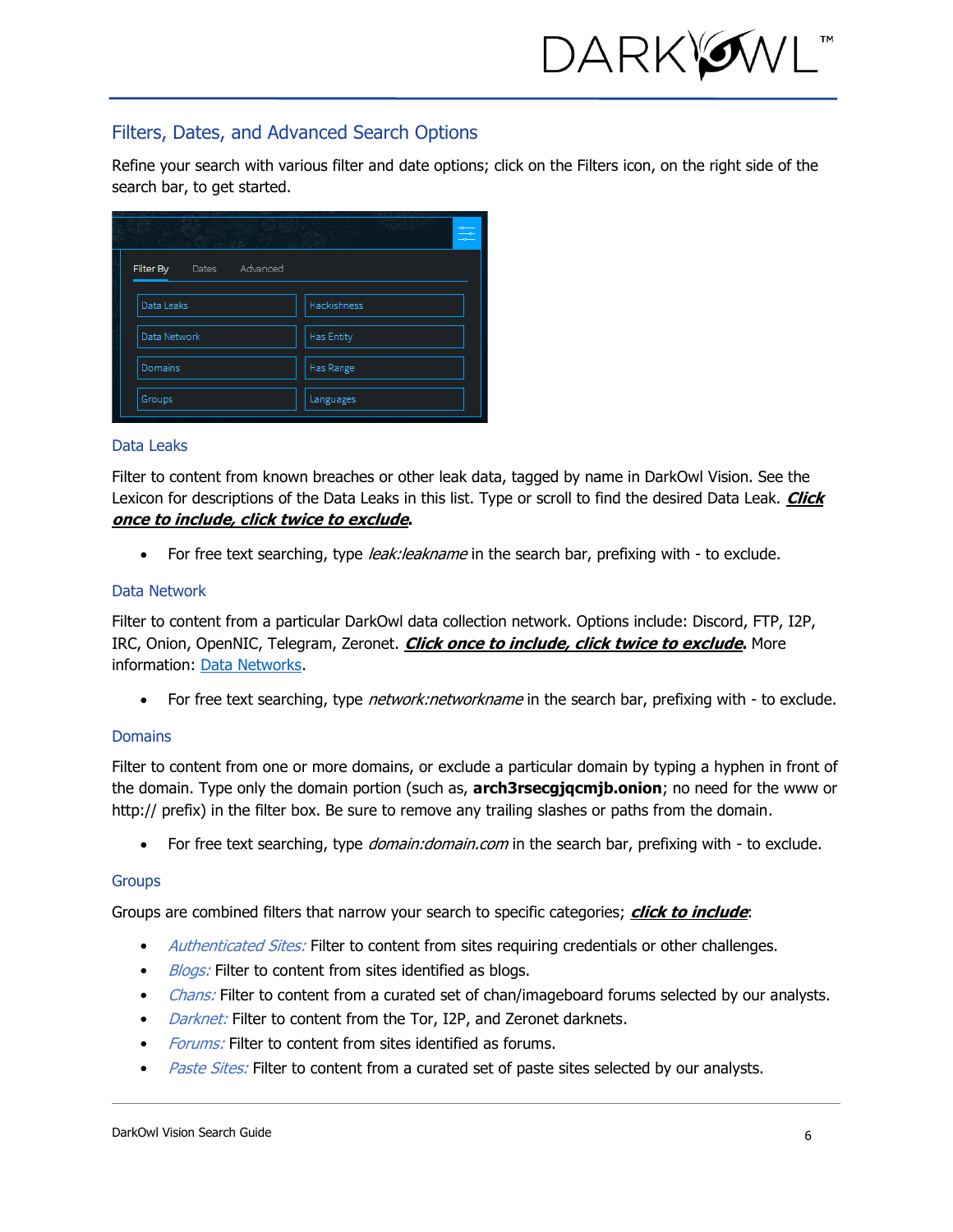

#### **Hackishness**

Hackishness assigns a rating to every piece of content collected, indicating the likelihood to which the information could be used for criminal activity. The lower bound of hackishness is .01 and the upper bound is 1.0; the UI shows these as percentages on search results. You can quickly filter to results with hackishness by **using the slider** on the Hackishness filter to select a desired hackishness threshold.

You can also filter to hackish results using hackishness: in the search bar, which supports searching as range. This means, you can narrow down to values between two parameters, inclusive or exclusive, for example:

- **hackishness:[.01 TO 1]**
- **hackishness:{.01 TO 1}**

Note the '[' and '{' characters used above. In Lucene range queries, '[' and ']' are inclusive so the first query above would return values from .01 to 1, including both .01 and 1. The second example would return values from .01 to 1 not including .01 or 1. '[' and '{' can be combined:

• **hackishness:{.5 TO 1]**

The above will find values greater than .5 and up to and including 1.

Has Entity (Credit Cards, Cryptocurrencies, Email, IPs, Social Security Numbers)

Filter to content that have at least one selected Entity. **Click next to the Entity name to select**.

#### Has Range (Credit Cards, Cryptocurrencies, Email, IPs, Social Security Numbers)

Filter to content that have a certain number of selected Entities. This filter is helpful in finding "dumps," as many threat actors will post multiple instances of PII on a singular site or document. **Type values next to a selected Entity**: Enter a lower bound (minimum 1), upper bound (maximum 999999), or use both fields to form a range (50 to 1000).

#### Language

Filter to content in a particular language. Languages are detected by DarkOwl Vision at the time of ingestion, using natural language processing. **Click once to include**.

• For free text searching, type *language: languagevalue* in the search bar, prefixing with - to exclude.

#### **Dates**

Use the drop-down to quickly select a time range for search results, or select Custom to choose a specific start/end date.

| Filter By         | Dates | Advanced |            | ю  |
|-------------------|-------|----------|------------|----|
| Crawl Date        |       |          |            |    |
| Custom            |       |          |            | ×. |
| <b>Start Date</b> |       |          | End Date   |    |
| 05/26/2020        |       |          | 06/02/2020 |    |